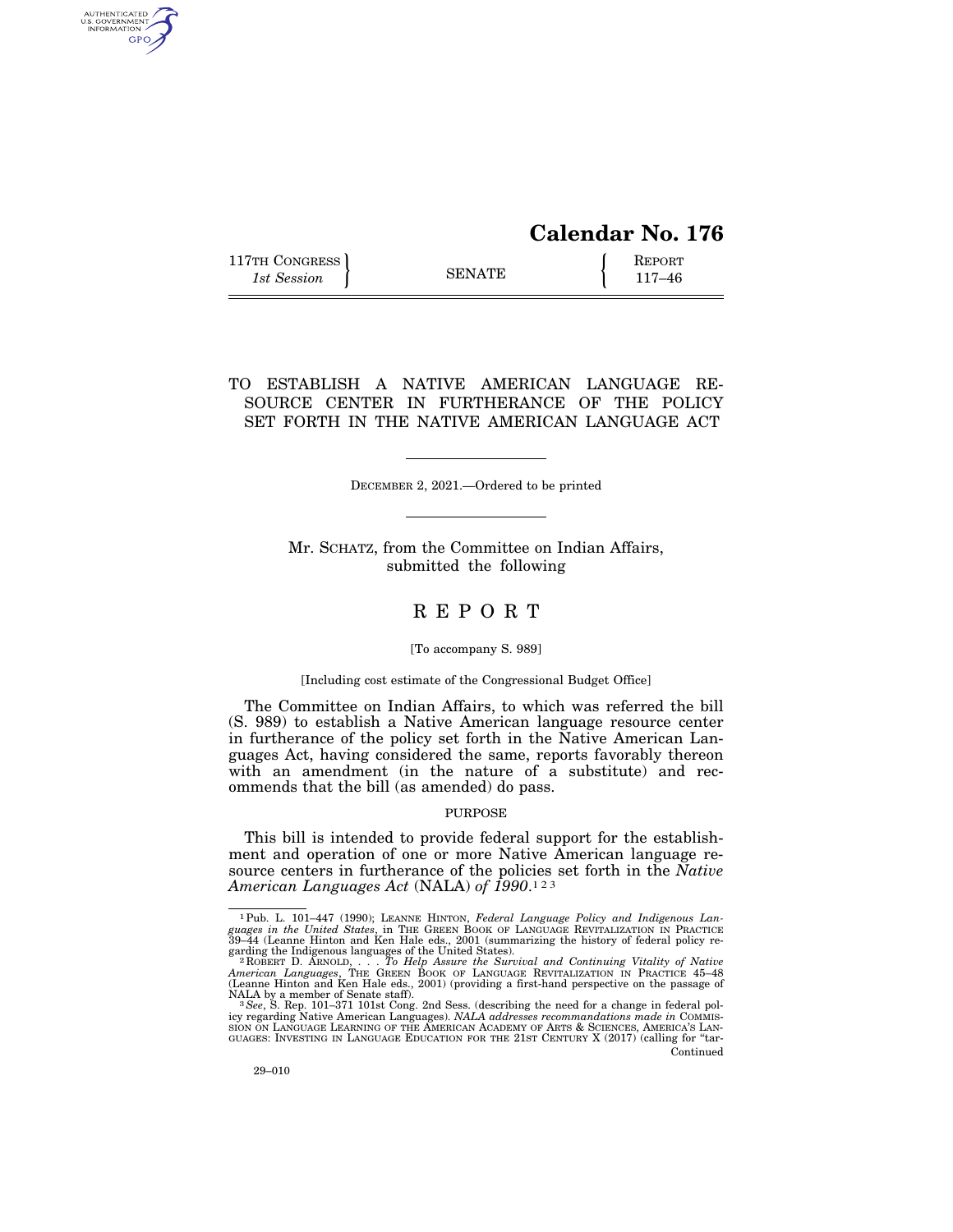#### BACKGROUND AND NEED FOR LEGISLATION

The federal government supports language education through a variety of grants and programs, including the U.S. Department of Education's language resource center (LRC) grant program.4 This program, authorized through Title VI of the *Higher Education Act*, awards four-year competitive grants to institutions of higher education (IHEs) or consortia of IHEs to establish and operate national language resource centers that improve the capacity to teach and learn foreign languages effectively.5

With enactment of the NALA, Congress acknowledged that the United States has a responsibility to act together with Native American communities to ensure the survival of their languages.<sup>67</sup> Congress has since undertaken substantial work to uphold the principles set out in NALA and support Native American community-led initiatives to maintain and revitalize those communities' languages.<sup>8</sup>

However, Native American language communities do not currently benefit from the U.S. Department of Education's LRC grant program.9 Several Native American language education experts testified before the Committee that the omission of Native American language communities from the benefits and resources offered by the LRC grant program left Native American languages at a disadvantage.10 Ms. Leslie Harper, President of the National Coalition of Native American Language Schools and Programs, stated:

Native American languages are being left behind. We do not yet have an opportunity to do what the national Language Resource Centers are doing for foreign languages. Designing Native American Language Resource Centers as partnerships be-

7On *November 15, 2021* the Departments of the Interior, Education, and Health & Human Services launced a multi-agency initiative to protect and preserve Native languages that recog-nizes over 150 years of language assimilation perpetuated against American Indian, Alaska Native and Native Hawaiian children. See https://www.ed.gov/news/press-releases/departments-interior-education-and-health-human-services-launch-multi-agency-initiative-protect-and-preserve-<br>native-languages (last visited Dec. 2, 2021).

native-languages (last visited Dec. 2, 2021).<br><sup>8</sup> *See e.g.*, Native American Languages Act of 1992, Pub. L. No. 102–524 (1992); Esther Martinez Native American Languages Preservation Act of 2006, Pub. L. No. 109–394 (2006 and, Esther Martinez Native American Languages Programs Reauthorization Act, Pub. L. No.<br>116–101 (2019). Congress also provides annual and emergency supplemental funding to support<br>the various Native American languages gra propriated \$13.6 million to Native American language programs at the Administration for Na-tive Americans (Pub. L. No. 117–2 § 11004) and \$20 million in emergency COVID–19 supple-

mental funding for Native American languages (Pub. L. No. 117–2 § 11004 (2021)).<br><sup>9</sup> Nor do Native American languages benefit from language learning support found in other<br>countries. For example, *France*, *Spain*, and oth

on a global scale.<br><sup>10</sup>Oversight Hearing on Examining the COVID–19 Response in Native Communities: Native<br>Languages One Year Later, Hearing Before the S. Comm. on Indian Affairs, 117th Cong. (May 26, 2021) (statements of Leslie Harper, Pres., Nat'l Coalition of Native American Language<br>Schools and Programs, Ka'iulani Laehā, CEO, 'Aha Pūnana Leo, & Bernadette Alvanna-<br>Stimplre, Chair, Alaska Native Language Preserva

geted support and programming for Native American Languages as defined in the Native American Languages Act").<br>
<sup>4</sup> See https://www.nflrc.org/ (last visited Nov. 19, 2021).

ican Languages Act").<br>  $^4$  See https://www.nflrc.org/ (last visited Nov. 19, 2021).<br>  $^5$  The *Modern Language Association* periodically publishes data on the number of institutions<br>  $^5$  The *Modern Languages* in the Un of students is a Native American language. Of some 65 Native American languages reportedly<br>offered by 125 universities and colleges, 15 were not taught during the 2016 fall semester when<br>the latest data was collected. This (791), German (987), French (1,479) and Spanish (2,101), all language for which foreign countries provide language study support for American students. 6Pub. L. 101–447 § 102(1), 25 U.S.C. § 2901(1).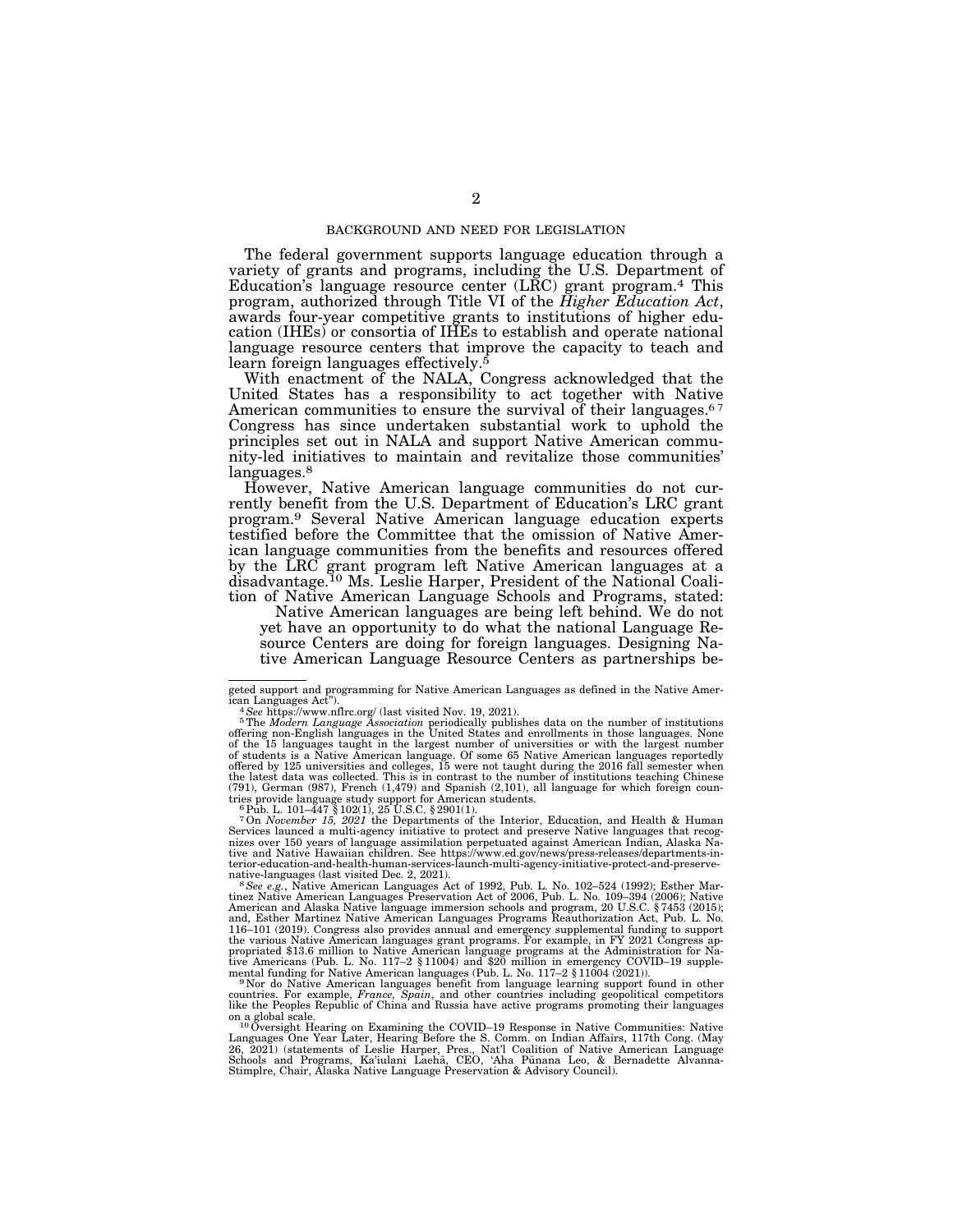tween skilled local practitioners, universities, and Tribal Colleges will bring resources together to support language revitalization in the intensive work that I believe is sorely needed.<sup>11</sup>

#### SUMMARY OF THE BILL

This bill authorizes \$3,000,000 per year for the Secretary of Education to make a grant to, or enter into a contract to establish, operate, and staff one or more Native American language resource and training centers with IHEs, a consortium of IHEs, or a consortium of IHEs and other entities with unique responsibilities for Native American languages. The bill further requires Native American Language Resource Centers supported by the U.S. Department of Education program to serve as a resource to support Native American language use, revitalization, and instruction through a list of required activities.<sup>12</sup>

#### SECTION-BY-SECTION ANALYSIS OF S. 989, AS AMENDED

#### *Section 1—Short title*

This section sets forth the short title as the Native American Language Resource Center Act of 2021.

#### *Section 2—Native American Language Resource Centers*

Section 2(a) states the purpose of the bill is to further align the resources provided by the U.S. Department of Education with the policies set forth in the NALA through establishment of a program within the agency to support one or more Native American language resource centers.

Section 2(b) authorizes the Secretary of Education to initiate a grant program to establish a Native American language resource center, staffed by Native American language speakers, individuals with Native American language education experience, and other relevant expertise.

Section 2(c) delineates Native American language resource center mandatory activities: to improve the capacity to teach and learn Native American languages; further Native American language use and acquisition; promote the rights and freedom of Native Americans to develop their indigenous languages in furtherance of the policies of NALA and the U.S. trust responsibility; address the effects of past discrimination and ongoing inequities experienced by Native American language speakers;  $13$  support the revitalization and reclamation of Native American languages; and support the use of Native American languages as a medium of instruction for

<sup>&</sup>lt;sup>11</sup>*Id.* <sup>12</sup>The Native American Language Resource Center Act aligns with the needs descriptions and recommendations relative to Native American languages contained in, COMMISSION ON LAN-GUAGE LEARNING OF THE AMERICAN ACADEMY OF ARTS & SCIENCES, AMERICA'S LANGUAGES: INVESTING IN LANGUAGE EDUCATION FOR THE 21ST CENTURY (2017).

<sup>&</sup>lt;sup>13</sup> Since 1993 there have been provisions in the Elementary and Secondary Education (ESE) Act that build from NALA. For example, the definition of Native Americans and Native Amer-<br>ican languages and the definition of English language learning in the ESE is based on section<br>8 of NALA. Additionally sections 3127 guages as the medium of education, assessment and other protections have not been fully imple-mented by the U.S. Department of Education and other federal and state educational entities. The establishment of a Native American language resource center would provide assistance to those educational entities in meeting the requirements and intent of those legal provisions.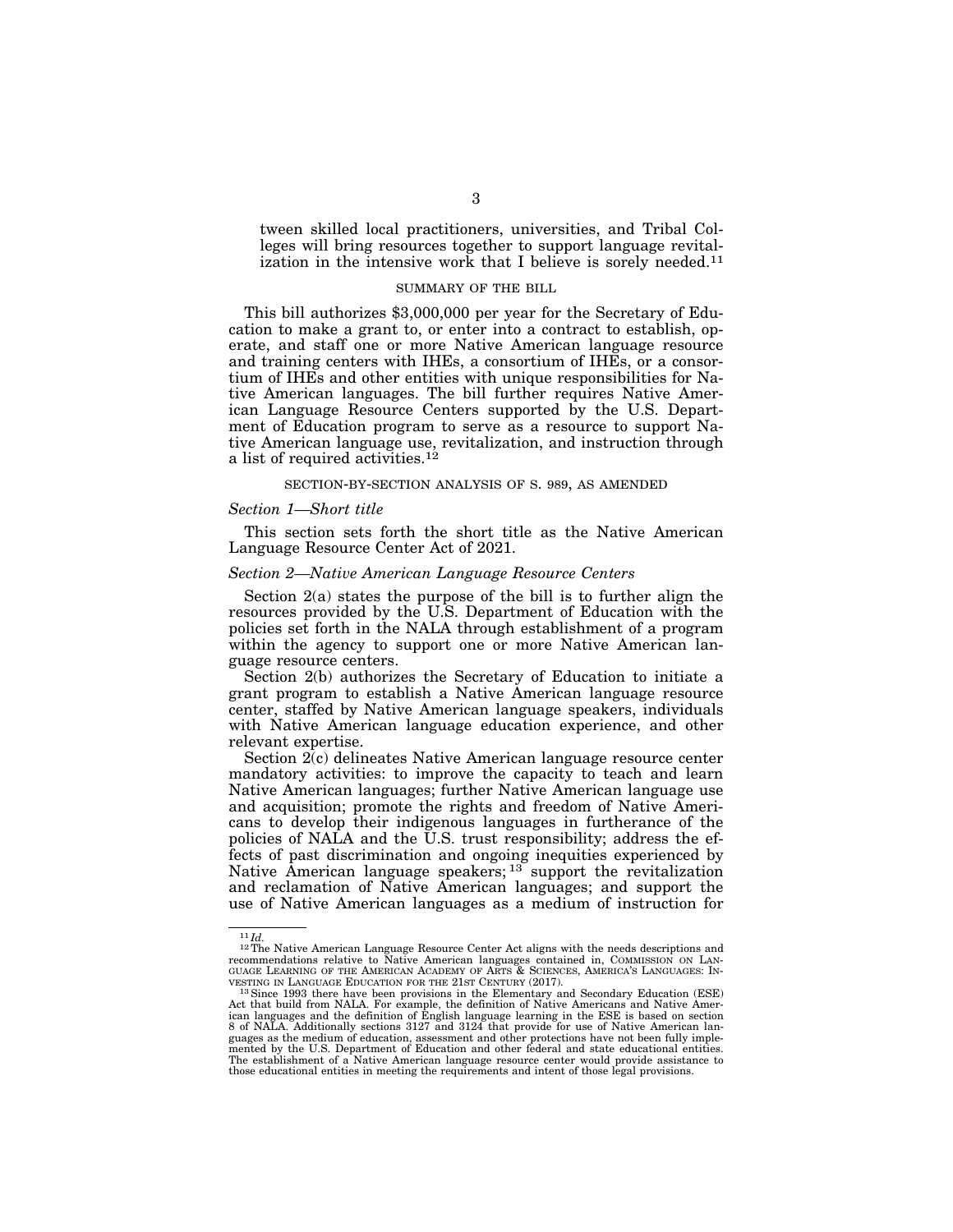a wide variety of age levels, academic content areas, and types of schools.14

Section 2(d) delineates optional activities of a Native American language resource center: to encourage parity in treatment for the use of Native American languages and other world languages within educational systems; 15 support the development of education metrics aligned with the Native American language of instruction; provide federal resources, technical assistance, distance learning curricula, training and technologies, and share promising practices in the use and revitalization of indigenous languages; provide teacher preparation programming for the teaching of, and through, Native American languages, including through appropriate alternative pathways to teacher certification; and the operation of intensive summer institutes and other intensive programs to train Native American language speakers to provide professional development, and to improve Native American language instruction through preservice and in-service language training.

Section 2(e) defines key terms by statutory reference to the Elementary and Secondary Education Act of 1965, the Higher Education of 1965, and the Native American Language Act of 1990. The term "eligible entity" is defined as an institution of higher education with dedicated expertise in Native American language and culture education, an entity within an institution of higher education, or a consortium of at least one or more such institution or entity.<br>Section 2(f) authorizes appropriations of \$3,000,000 for each fis-

cal year to carry out the Native American language resource center grant or contract created by this section.

### LEGISLATIVE HISTORY

On March 25, 2021, Senators Schatz and Smith introduced S. 989, the *Native American Language Resource Center Act*. The Senate referred the bill to the Committee on the same day. The Committee held an oversight and legislative hearing where it considered the bill on May 26, 2021. The Committee then held a duly called business meeting to consider two bills, including S. 989, on August 4, 2021. Prior to the business meeting, Chairman Schatz filed an amendment in the nature of a substitute to S. 989 to make technical corrections and clarify congressional intent. The Committee adopted the amendment by voice vote and ordered S. 989, as amended, reported favorably also by voice vote. On August 5, 2021, Vice Chair Murkowski joined S. 989 as a co-sponsor.

U.S. Representatives Young, Leger Fernandez, Cleaver, Eshoo, Gallego, Garcia of Texas, Kahele, Kilmer, Maloney, Moore, O'Halleran and Price along with Delegate Sablan introduced H.R.

 $^{14}$  ALLISON M. DUSSIAS, WAGING WAR WITH WORDS: NATIVE AMERICANS' CONTINUING STRUGGLE AGAINST THE SUPPRESSION OF THEIR LANGUAGES (1999) (detailing the historic suppression of Native American languages by the federal gov

to sustain their languages).<br><sup>15</sup>See e.g., Jonah S. Berger et al., *Language Requirement Changes Pave Way for Harvard Stu-*<br>dents *Seeking Credit for Native Languages, The Harvard Crimson (*Jan. 22, 2019) (describing how Native American students have had an extremely difficult time convincing universities to<br>comply with sections 104(7) and (8) of Pub. L. 101–447), *available at* https://<br>www.thecrimson.com/article/ Dec. 2, 2021). A National Native American language resource center has the potential to advo-<br>cate for such students and to assist universities in developing policies and procedures in support<br>of Native American language s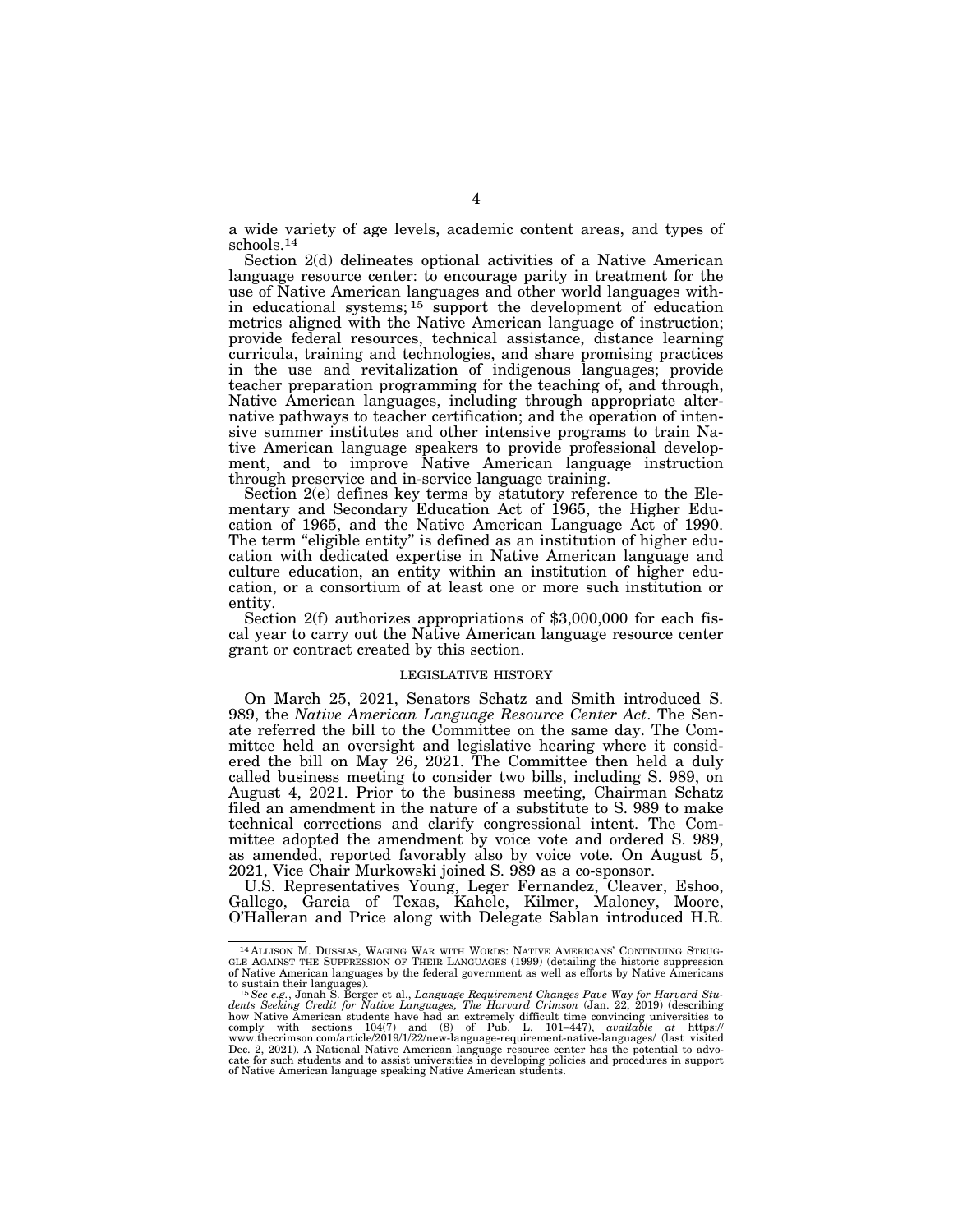2271, an identical companion bill, on March 26, 2021. The House of Representatives referred the bill to the Committee on Education and Labor that same day; no further action has been taken.

*116th Congress*. On August 6, 2020, Senators Schatz, Udall, and Warren introduced S. 4510, a predecessor bill to S. 989. The Senate referred the bill to the Committee, but the Committee took no further action on the legislation prior to the conclusion of the 116th Congress.

U.S. Representatives Haaland, Young, Case, Cleaver, Cook, Eshoo, Gallego, Garcia of Texas, Kilmer, Lee of California, Lieu, Lowenthal, Luján, Maloney, Moore, O'Halleran, and Price, along with Delegate Norton, introduced H.R. 8729, an identical companion bill to S. 4510 on November 5, 2020. The House of Representatives referred the bill to the Committee on Education and Labor that same day. Representatives Ocasio-Cortez, Brownley, and Blumenauer later joined the bill as co-sponsors. However, the Committee on Education and Labor took no further action on the legislation prior to the conclusion of the 116th Congress.

| By Fiscal Year, Millions of Dollars                                     | 2022 | 2022-2026                           |                        | 2022-2031 |  |
|-------------------------------------------------------------------------|------|-------------------------------------|------------------------|-----------|--|
| <b>Direct Spending (Outlays)</b>                                        |      |                                     |                        |           |  |
| Revenues                                                                | n    |                                     |                        |           |  |
| Increase or Decrease (-)<br>in the Deficit                              | Ω    |                                     |                        |           |  |
| <b>Spending Subject to</b><br><b>Appropriation (Outlays)</b>            |      |                                     | 26.                    |           |  |
| Statutory pay-as-you-go<br>procedures apply?                            | No   |                                     | <b>Mandate Effects</b> |           |  |
| Increases on-budget deficits in any<br>of the four consecutive 10-year. | No   | Contains intergovernmental mandate? |                        | No        |  |
| periods beginning in 2032?                                              |      | Contains private-sector mandate?    |                        | No        |  |

COST AND BUDGETARY CONSIDERATIONS

S. 989 would authorize the appropriation of \$3 million for fiscal year 2022 and each year thereafter for the Department of Education to make grants to or enter into contracts with organizations to operate Native American language resource and training centers. Based on the historical spending patterns of similar programs, CBO estimates that implementing S. 989 would cost \$11 million over the 2022–2026 period, assuming appropriation of the authorized amounts.

The costs of the legislation, detailed in Table 1, fall within budget function 500 (education, training, employment, and social services).